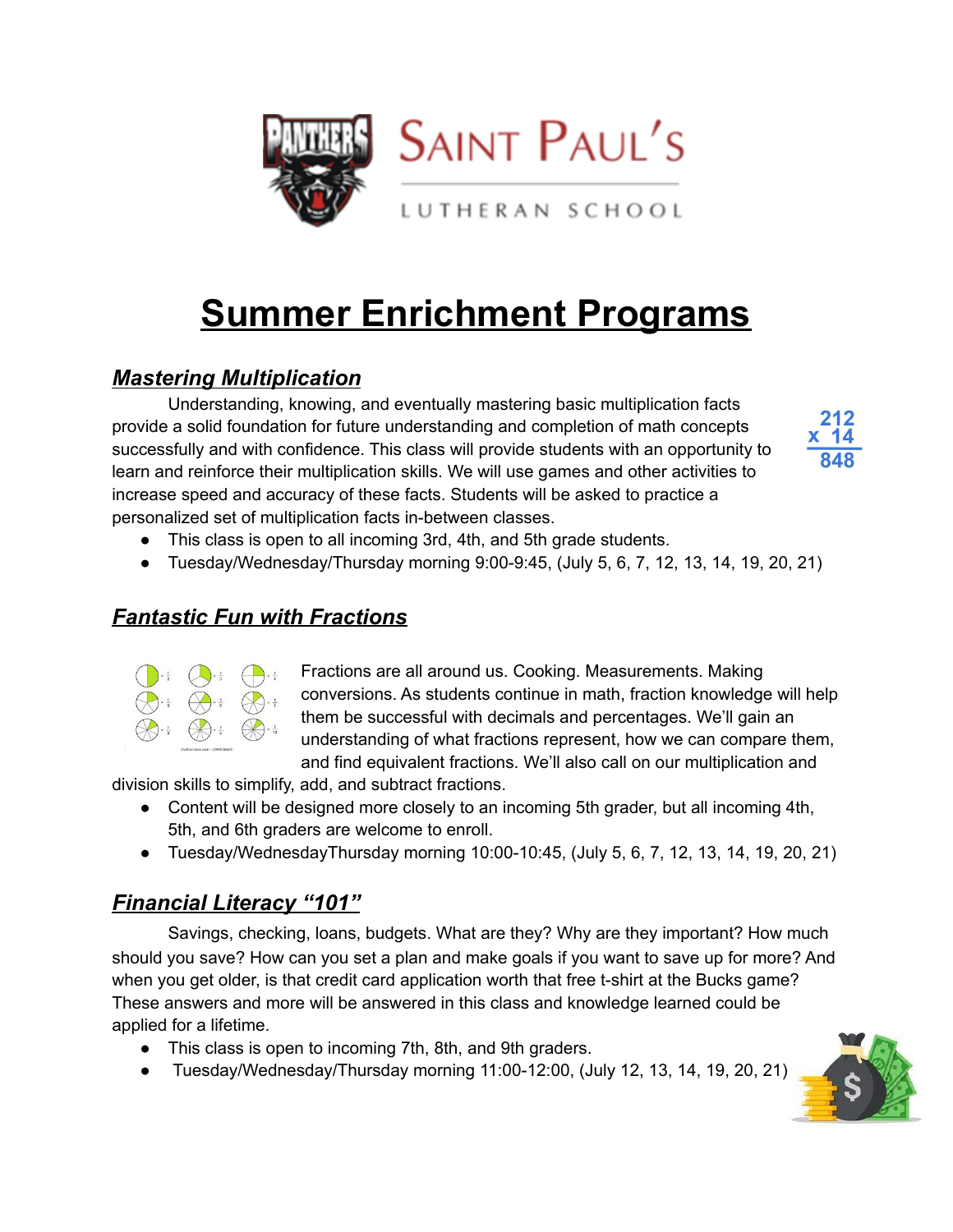#### *Super Sight Words 1*

- **→** Recommended for students who have completed kindergarten
- $\rightarrow$  Review and hopefully master all sight words learned in kindergarten and possibly move into some of first grade sight words
- → Much of the learning/reviewing will be done by playing games
- $\rightarrow$  Dates: July 11-14
- $\rightarrow$  Time: 9-9:45

#### *Super Sight Words 2*

- $\rightarrow$  Recommended for students who have completed first grade.
- → Review and hopefully master all sight words learned in first grade.
- $\rightarrow$  Much of the learning/reviewing will be done by playing games
- $\rightarrow$  Date: July 11-14
- $\rightarrow$  Time: 10-10:45

## *Secret Phonics Stories 1*

- $\rightarrow$  Recommended for students who have completed kindergarten.
- **→** Review letter sounds learned in kindergarten
- $\rightarrow$  Crafts and sounding out words using a variety of materials
- ➔ Dates: July 18-21
- $\rightarrow$  Time: 9-9:45

#### *Secret Phonics Stories 2*

- $\rightarrow$  Recommended for students who have completed first grade.
- → Review letter sounds and letter combinations learned in first grade
- **→** Crafts and sounding out words using a variety of materials
- → Dates: July 18-21
- $\rightarrow$  Time: 10-10:45

## *Rockin' Readers 1*

- → Recommended for students who have completed kindergarten.
- $\rightarrow$  Work on different reading skills.
- $\rightarrow$  Dates: July 25-28
- $\rightarrow$  Time: 9-9:45

## *Rockin' Readers 2*

- $\rightarrow$  Recommended for students who have completed first grade.
- $\rightarrow$  Work on different reading skills.
- $\rightarrow$  Dates: July 25-28
- $\rightarrow$  Time: 10-10:45



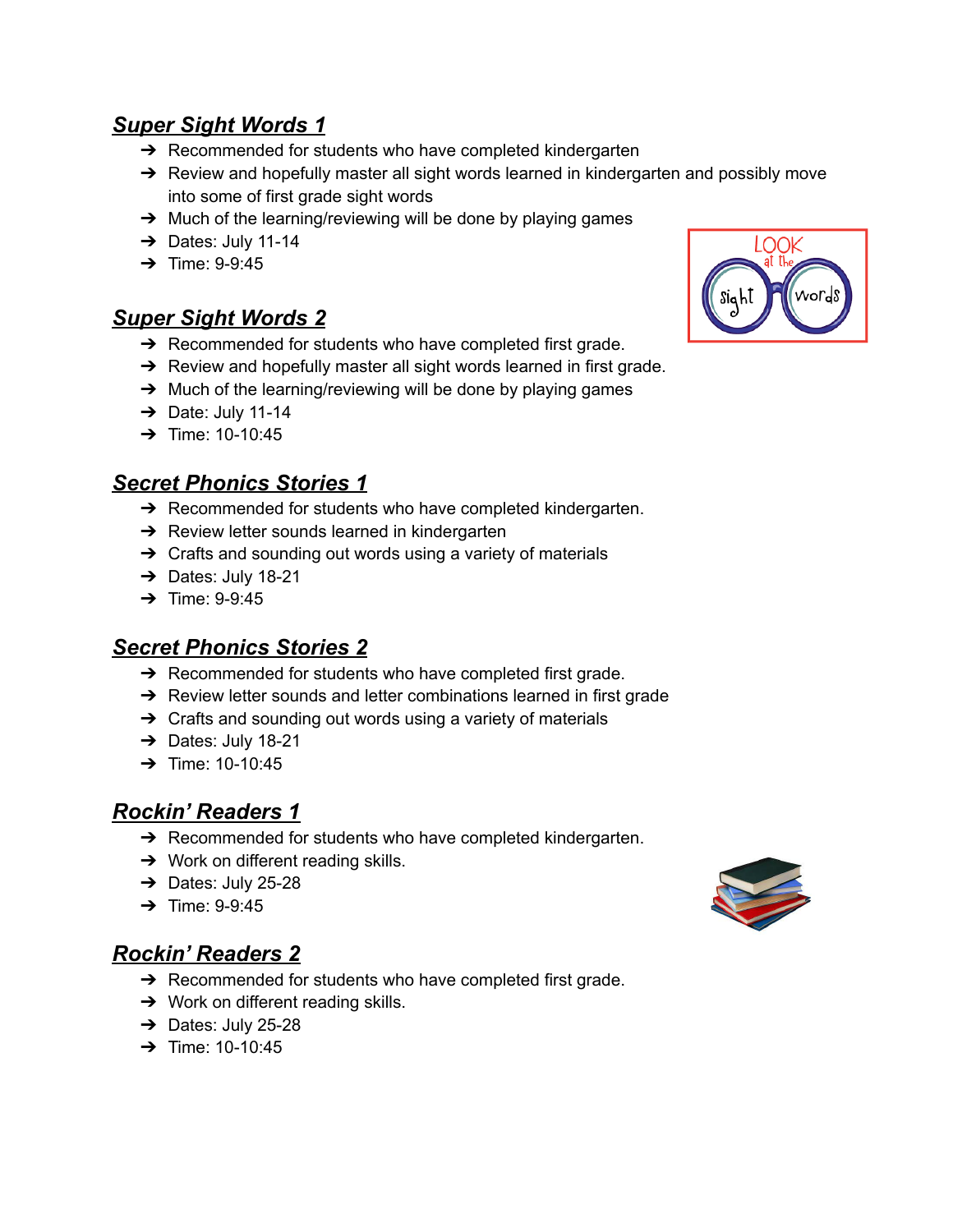#### *Write On!*

- Incoming 4th, 5th, and 6th graders.
- Recommended for: students at or near grade level
- **●** Class Activities to include**:** poetry, journal and short story writing
- Course Length:Tuesday/Wednesday/Thursday morning 11:00-11:45 (July 5, 6, 7, 12, 13, 14, 19, 20, 21)

## *Beyond the Book 3rd/4th*

*"Mr. Popper's Penguins"*

- Incoming 3rd and 4th graders
- **●** Recommended for: students at or near grade level
- **●** Class Activities to include: group guided reading, group discussion
- Course Length: Tuesday/Wednesday/Thursday morning 10:00-10:45

(July 5, 6, 7, 12, 13, 14, 19, 20, 21)

# *Beyond the Book 5th/6th*

*"Hatchet"*



- Incoming 5th and 6th graders
- Recommended for: students at or near grade level
- *●* Class Activities to include**:** group guided reading, group discussions
- Course Length: Tuesday/Wednesday/Thursday morning 11:00-11:45

(July 5, 6, 7, 12, 13, 14, 19, 20, 21)